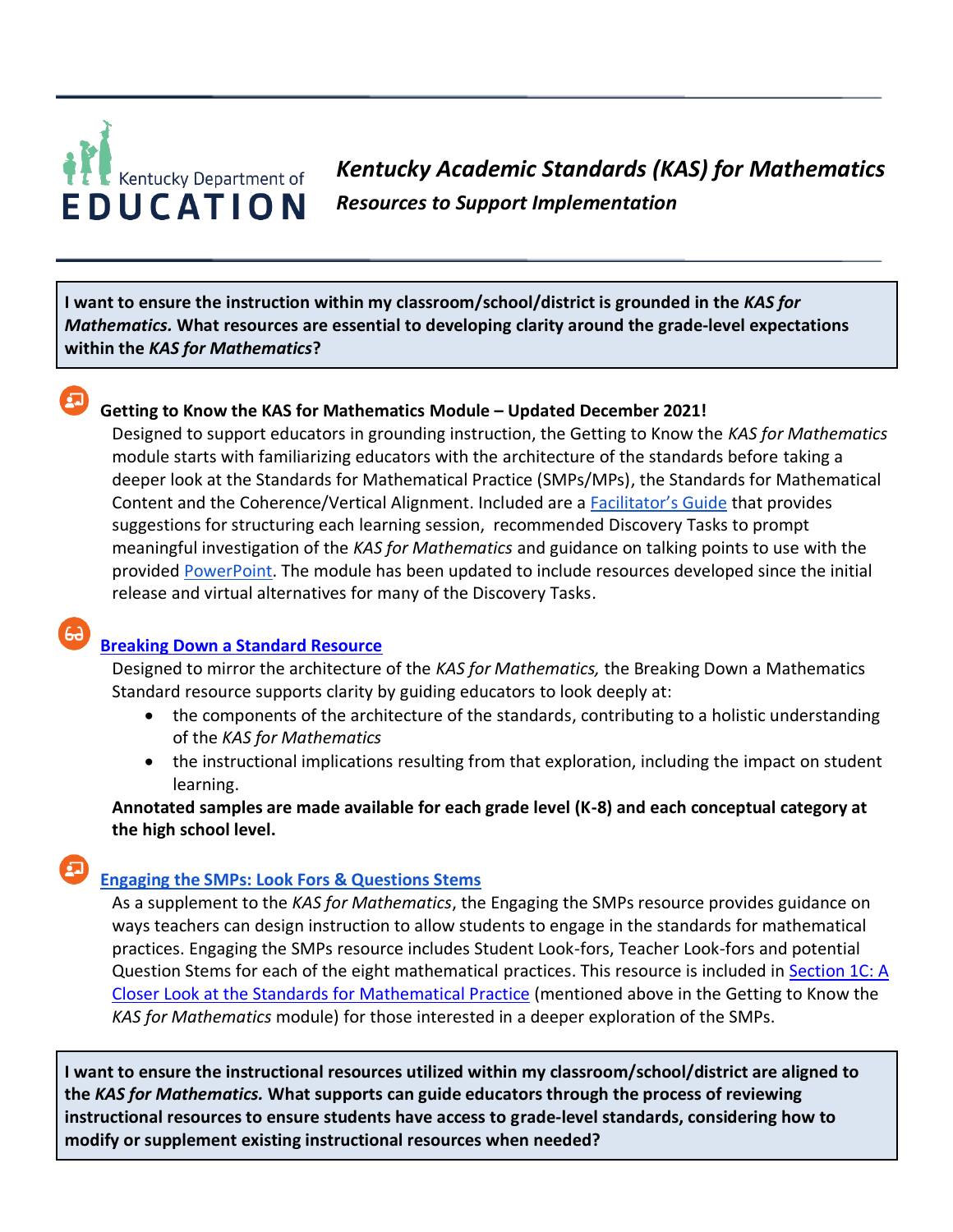# **[Mathematics Assignment Review Protocol](https://kystandards.org/standards-resources/mathematics-resources/)**

A protocol intended to help teachers, leaders, and other stakeholders answer the question, "Does this task give students the opportunity to meaningfully engage in worthwhile grade-appropriate content?" **Note:** This protocol is designed to guide participants through the process of reviewing a **single task/assignment** by examining the alignment with the Mathematical Content alignment, engagement in the Mathematical Practices, attention to Relevance and analyzing Student Performance.

#### 60 Q **[Grade Level Samples: Breaking Down a Standard and Assignment Review Protocol](https://kystandards.org/standards-resources/mathematics-resources/math-pl-modules/gls_uts_arp/)**

This resource library provides guidance on how teachers seeking clarity around a standard might utilize the [Breaking Down a Standard](https://education.ky.gov/curriculum/standards/kyacadstand/Documents/Breaking_Down_a_Mathematics_Standard.pdf) resource and the [Assignment Review Protocol](https://education.ky.gov/curriculum/standards/kyacadstand/Documents/Mathematics_Assignment_Review_Protocol.docx) collectively to deepen understanding of the standard. When assignments and tasks are of poor quality and/or do not match the intended learning outcomes in both content and cognitive level, the lesson will not provide appropriate evidence of student thinking and cannot be used to measure progress towards learning goals. [Section 1D: A Closer Look at the Standards for Mathematical Content](https://education.ky.gov/curriculum/standards/kyacadstand/Documents/Facilitators_Guide_Getting_to_Know_the_KAS_for_Mathematics.pdf#page=32) (Getting to Know the *KAS for Mathematics* module) has been modified to guide educators through using this resource library. **Annotated samples are made available for each grade level (K-8) and each conceptual category at the high school level.**

# **[Student Assignment Library](https://kystandards.org/standards-resources/sal/)**

The Student Assignment Library provides examples of student tasks that are weakly, partially and strongly aligned to standards. The sample assignments can be used with the [Assignment Review](https://kystandards.org/standards-resources/assignment-review-protocols/)  [Protocol](https://kystandards.org/standards-resources/assignment-review-protocols/) to develop a better understanding of the tool and how it can be applied to a teacher's own work. [Section 1D: A Closer Look at the Standards for Mathematical Content](https://education.ky.gov/curriculum/standards/kyacadstand/Documents/Facilitators_Guide_Getting_to_Know_the_KAS_for_Mathematics.pdf#page=32) (mentioned above in the Getting to Know the *KAS for Mathematics* module) includes a Discovery Task utilizing the Student Assignment Library within the Opportunities for Extended Learning.

# **[Mathematics Instructional Resources Alignment Rubric](https://kystandards.org/standards-resources/mathematics-resources/)**

The purpose of this resource is to guide districts and schools through the process of reviewing a **comprehensive program**. Utilizing this tool will support schools/districts in identifying any gaps that may exist when trying to align current/potential curriculum to the *KAS for Mathematics*, allowing schools/districts to supplement where necessary.

**I want to ensure the instructional practices utilized within my classroom/school/district are grounded in evidence-based instructional practices. What resources promote the use of evidence-based instructional practices by making direct connections to what those practices look like "in practice" when instruction is grounded in the** *KAS for Mathematics***?**

#### **[Integrating Social, Emotional and Academic Development \(SEAD\) within the](https://kystandards.org/standards-resources/mathematics-resources/integrating-sead-mathematics/)** *[KAS for Mathematics](https://kystandards.org/standards-resources/mathematics-resources/integrating-sead-mathematics/)*

The focus of *Integrating SEAD within the KAS for Mathematics* is to highlight authentic opportunities for mathematics educators to interweave the development of social emotional competencies with the development of mathematics content. Each grade-level resource includes:

- Connections between the social and emotional competencies established by the Collaborative for Academic, Social and Emotional Learning and the expectations set within the *KAS for Mathematics*
- Design considerations and specific examples of what integrating SEAD might look like within the specific grade level;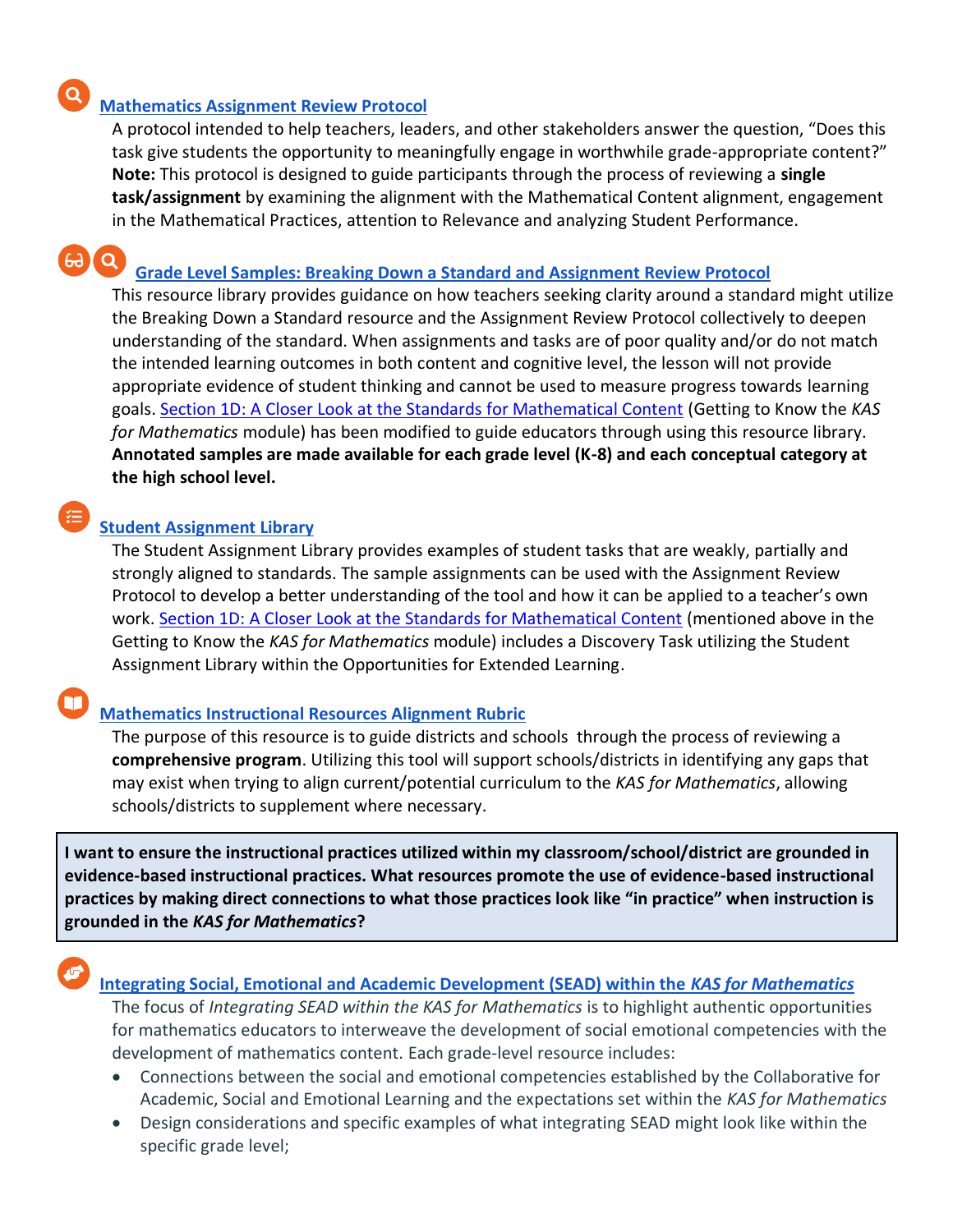- Questions to empower teachers to self-reflect on ways to integrate SEAD within effective mathematics instruction; and
- Questions teachers can use with students to encourage SEAD while also engaging students with the SMPs.

Guidance to support those engaging in this work at the local level is contained within an [overview](https://lnks.gd/l/eyJhbGciOiJIUzI1NiJ9.eyJidWxsZXRpbl9saW5rX2lkIjoxMDMsInVyaSI6ImJwMjpjbGljayIsImJ1bGxldGluX2lkIjoiMjAyMTAyMTAuMzQ5NjM1OTEiLCJ1cmwiOiJodHRwczovL3d3dy55b3V0dWJlLmNvbS93YXRjaD92PVFJWHRlSldpdFZnJmZlYXR1cmU9ZW1iX2xvZ28ifQ.xaT-k4lAADR6suBqu0BuGDlgqZTzk1TCLK8inCQ_Cbo/s/947322386/br/97310459794-l)  [video](https://lnks.gd/l/eyJhbGciOiJIUzI1NiJ9.eyJidWxsZXRpbl9saW5rX2lkIjoxMDMsInVyaSI6ImJwMjpjbGljayIsImJ1bGxldGluX2lkIjoiMjAyMTAyMTAuMzQ5NjM1OTEiLCJ1cmwiOiJodHRwczovL3d3dy55b3V0dWJlLmNvbS93YXRjaD92PVFJWHRlSldpdFZnJmZlYXR1cmU9ZW1iX2xvZ28ifQ.xaT-k4lAADR6suBqu0BuGDlgqZTzk1TCLK8inCQ_Cbo/s/947322386/br/97310459794-l) providing an orientation to all the components, a [facilitation considerations](https://lnks.gd/l/eyJhbGciOiJIUzI1NiJ9.eyJidWxsZXRpbl9saW5rX2lkIjoxMDIsInVyaSI6ImJwMjpjbGljayIsImJ1bGxldGluX2lkIjoiMjAyMTAyMTAuMzQ5NjM1OTEiLCJ1cmwiOiJodHRwczovL2VkdWNhdGlvbi5reS5nb3YvY3VycmljdWx1bS9zdGFuZGFyZHMva3lhY2Fkc3RhbmQvRG9jdW1lbnRzL0ZhY2lsaXRhdGlvbl9Db25zaWRlcmF0aW9uc19mb3JfSW50ZWdyYXRpbmdfU0VBRF93aXRoaW5fS0FTX2Zvcl9NYXRoZW1hdGljcy5kb2N4In0.RTsT2Cwc-GFO8t4MCoKQzBZr8cCSrbER_Wa0GEoKvuo/s/947322386/br/97310459794-l) resource and [a](https://lnks.gd/l/eyJhbGciOiJIUzI1NiJ9.eyJidWxsZXRpbl9saW5rX2lkIjoxMDEsInVyaSI6ImJwMjpjbGljayIsImJ1bGxldGluX2lkIjoiMjAyMTAyMTAuMzQ5NjM1OTEiLCJ1cmwiOiJodHRwczovL2VkdWNhdGlvbi5reS5nb3YvY3VycmljdWx1bS9zdGFuZGFyZHMva3lhY2Fkc3RhbmQvRG9jdW1lbnRzL1JlZmxlY3Rpb25fU2hlZXRfSW50ZWdyYXRpbmdfU0VBRF93aXRoaW5fS0FTX2Zvcl9NYXRoZW1hdGljcy5kb2N4In0.yxnbUMfNGZ1DoEm4LEd2IcujrAzR7bQ2hsCTjimY_xk/s/947322386/br/97310459794-l) [reflection sheet](https://lnks.gd/l/eyJhbGciOiJIUzI1NiJ9.eyJidWxsZXRpbl9saW5rX2lkIjoxMDEsInVyaSI6ImJwMjpjbGljayIsImJ1bGxldGluX2lkIjoiMjAyMTAyMTAuMzQ5NjM1OTEiLCJ1cmwiOiJodHRwczovL2VkdWNhdGlvbi5reS5nb3YvY3VycmljdWx1bS9zdGFuZGFyZHMva3lhY2Fkc3RhbmQvRG9jdW1lbnRzL1JlZmxlY3Rpb25fU2hlZXRfSW50ZWdyYXRpbmdfU0VBRF93aXRoaW5fS0FTX2Zvcl9NYXRoZW1hdGljcy5kb2N4In0.yxnbUMfNGZ1DoEm4LEd2IcujrAzR7bQ2hsCTjimY_xk/s/947322386/br/97310459794-l) is provided to support educators in processing new learning and reflecting on instructional implications.

# **[Evidence-Based Instructional Practices Series](https://kystandards.org/standards-resources/pl-mods/evidence-based-instructional-practices-ebips/)**

The focus of this professional learning series is to deepen educators' understanding of the six Evidence-Based Instructional Practices and to examine how these strategies can support students in reaching the intended learning outcomes within the *KAS for Mathematics*.

- [Establishing the Learning Environment and the](https://education.ky.gov/curriculum/standards/kyacadstand/Documents/EBIP_1_Mathematics.pdf) *KAS for Mathematics*
- [Clarifying and Sharing Clear Learning Goals and the](https://education.ky.gov/curriculum/standards/kyacadstand/Documents/EBIP_2_Mathematics.pdf) *KAS for Mathematics*
- [Explicit Teaching and Modeling and the](https://education.ky.gov/curriculum/standards/kyacadstand/Documents/EBIP_3_Mathematics.pdf) *KAS for Mathematics*
- Discussion and the *[KAS for Mathematics](https://education.ky.gov/curriculum/standards/kyacadstand/Documents/EBIP_4_Mathematics.pdf)*
- Questioning and the *[KAS for Mathematics](https://education.ky.gov/curriculum/standards/kyacadstand/Documents/EBIP_5_Mathematics.pdf)*
- [Meaningful Feedback and the](https://education.ky.gov/curriculum/standards/kyacadstand/Documents/EBIP_6_Mathematics.pdf) *KAS for Mathematics*

The [Facilitation Considerations](https://kystandards.org/standards-resources/pl-mods/evidence-based-instructional-practices-ebips/) resource posted alongside each practice contains suggested strategies to engage participants in discussions around the given practice and possible reflection questions facilitators may use to help participants process their learning and begin to think about next steps.

# **[Building a Culture of Math Learning \[K-12\] Professional Learning Experience](https://kystandards.org/standards-resources/mathematics-resources/math-pl-modules/building-a-culture-of-math-learning-series/)**

Effective teaching of mathematics requires cultivating a culture of math learning within the classroom, encouraging students to take academic risks, to persevere when content becomes challenging, to utilize a myriad of mathematical tools and models to approach new problems, to share their own thinking and to offer feedback on the thinking of others. To cultivate this kind of culture, educators must model the importance of grappling with content to build a deep understanding; they must equip students with the content knowledge and problem solving tools to find multiple pathways to a given solution; and they must facilitate regular opportunities for students to engage in the practices of mathematics. Developed through a partnership between the KDE and Leading Educators, these learning experiences will allow educators to explore instructional moves and connect them directly to the mathematical content and practices within the *KAS for Mathematics*. Each Learning Cycle includes a shared learning session, a planning and practice session and a student progress monitoring session.

**I want to ensure my instructional planning considers how to organize and sequence all grade-level expectations within the** *KAS for Mathematics***. What resources can support reviewing specific course standards with a focus on organizing standards together in a way that can anchor student learning?**

 **[Section 1E: A Closer Look at the Coherence/Vertical Alignment](https://education.ky.gov/curriculum/standards/kyacadstand/Documents/Facilitators_Guide_Getting_to_Know_the_KAS_for_Mathematics.pdf#page=85)** (mentioned above in the Getting to Know the *KAS for Mathematics* module) includes the Discovery Task: Coherence Card Sort can be a great resource for individuals/schools/districts to utilize as they engage in the work of organizing and sequencing local curricula.